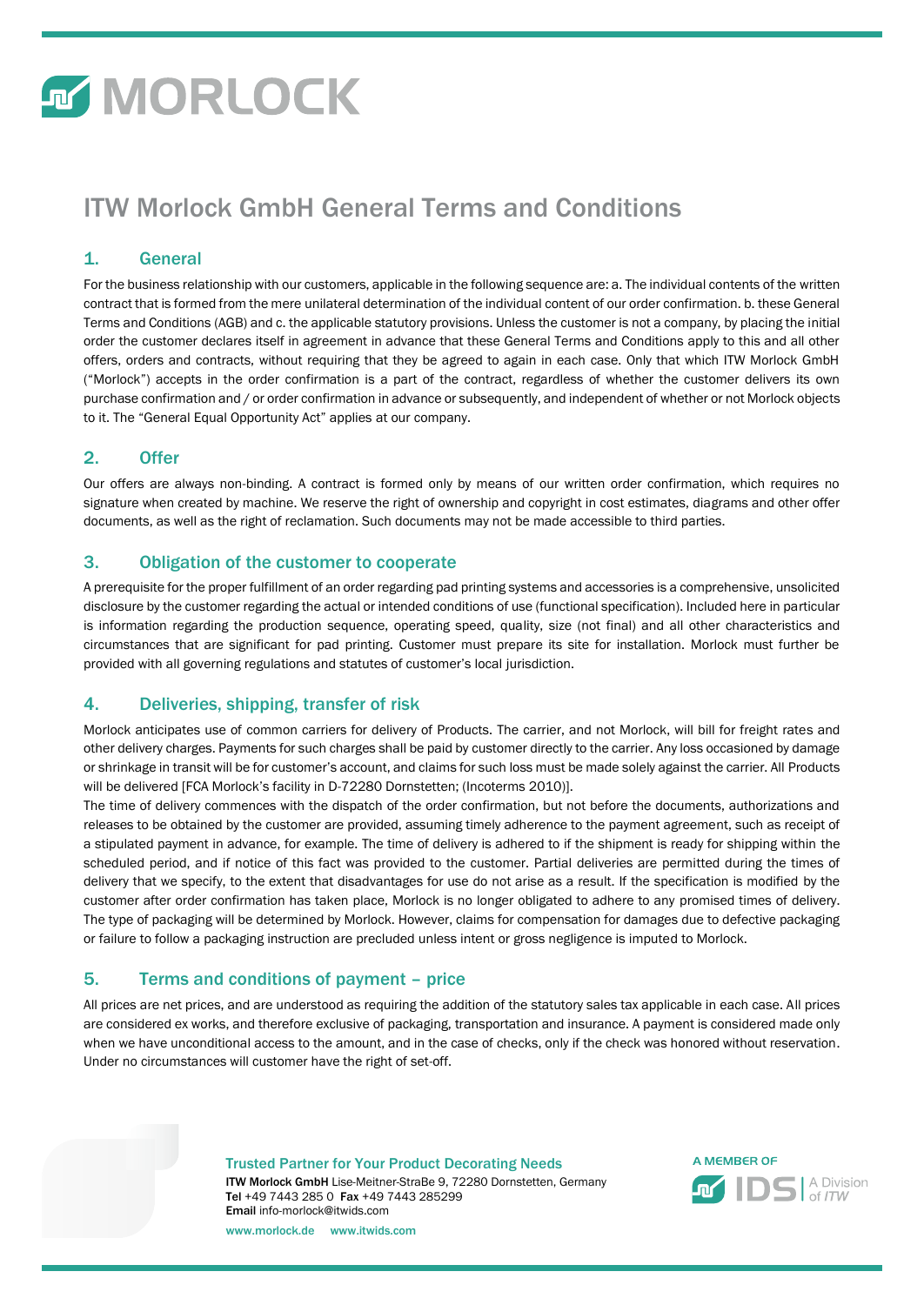

Morlock is entitled to dispatch outstanding deliveries or services only against payment in advance or security, if it learns after conclusion of the contract that circumstances exist that substantially impair customer's credit rating and potentially compromise payment of claims under this contract (or other orders under the same framework agreement) to Morlock.

#### 6. Acceptances

If the customer does not accept the goods, or accepts them in an untimely manner (breach of duty), Morlock is entitled to store them at the customer's expense and risk, and to demand payment of the purchase price. In lieu of that, Morlock can also provide the customer with a reasonable grace period for acceptance, and refuse further fulfillment of the contract after the grace period passes without success, and demand compensation for damages.

#### 7. Warranty / compensation for damages

Notice of the ascertainment of defects subject to warranty coverage is to be provided to us in writing without delay. The customer is obligated to inspect the delivered goods without delay. Notice of obvious defects ascertained as a result, which are due to incorrect or incomplete delivery, is to be provided to us in writing without delay, which means within a period of 3 days after delivery, otherwise the subject matter of the delivery is considered approved, unless bad faith is attributable to us. For hidden defects, this 3-day-period applies from the time the customer is aware of the defect. § 377 of the HGB [German Commercial Code] is applicable.

Customer may not return any Product without Morlock's prior written authorization. Any return authorized by Morlock must be made in accordance with Morlock's return policies. § 379 of the HGB is applicable. We provide a warranty for any defects that affect our products for a period of 24 months, unless used products were involved, for which we provide no warranty. No separate warranty is provided for replacement parts; instead, the provisions for the product as a whole are applicable. We determine the type of subsequent delivery, cost free elimination, within a reasonable time, of the defects reported in a timely manner, or replacement delivery without defects. We are entitled to refuse subsequent performance if it is associated with disproportionate expenses for us. A price reduction can then be requested instead of the subsequent performance. A warranty claim does not exist: a. for defects that do not reduce the value and the suitability for the use assumed according to the contract, and for delivered parts that, through their material characteristics or according to the type of use, are subject to premature wear and tear; in particular, delivered parts that are listed as consumable parts in the product description; insignificant quantity deviations are considered immaterial; b. for defects that are to be attributed to incorrect assembly or initial operation by the customer or third parties; c. for those defects that are to be attributed to an inappropriate or improper use, in particular, failure to comply with the maintenance requirements, incorrect operation, natural wear, unsuitable operational equipment, etc.

#### 8. Cancellation

Morlock reserves the right to cancel orders or offers even after acceptance or to withdraw from or terminate a continuing obligation to provide services in the event of a lack of self-delivery.

Once Morlock has either expressly accepted an order or has begun performance upon such an order, such order cannot be fully or partially canceled, terminated or changed by the Purchaser, except with the written consent of Morlock. In this case, the Purchaser shall be liable for all costs incurred in connection with the cancellation or modification.

#### 9. Payments

If nothing is stipulated otherwise, invoices are due for payment within 30 days after the invoice date without any deduction. We are entitled apply payments to older legal obligations first, despite terms and conditions of the customer that provide otherwise

> Trusted Partner for Your Product Decorating Needs ITW Morlock GmbH Lise-Meitner-StraBe 9, 72280 Dornstetten, Germany Tel +49 7443 285 0 Fax +49 7443 285299 Email info-morlock@itwids.com



www.morlock.de www.itwids.com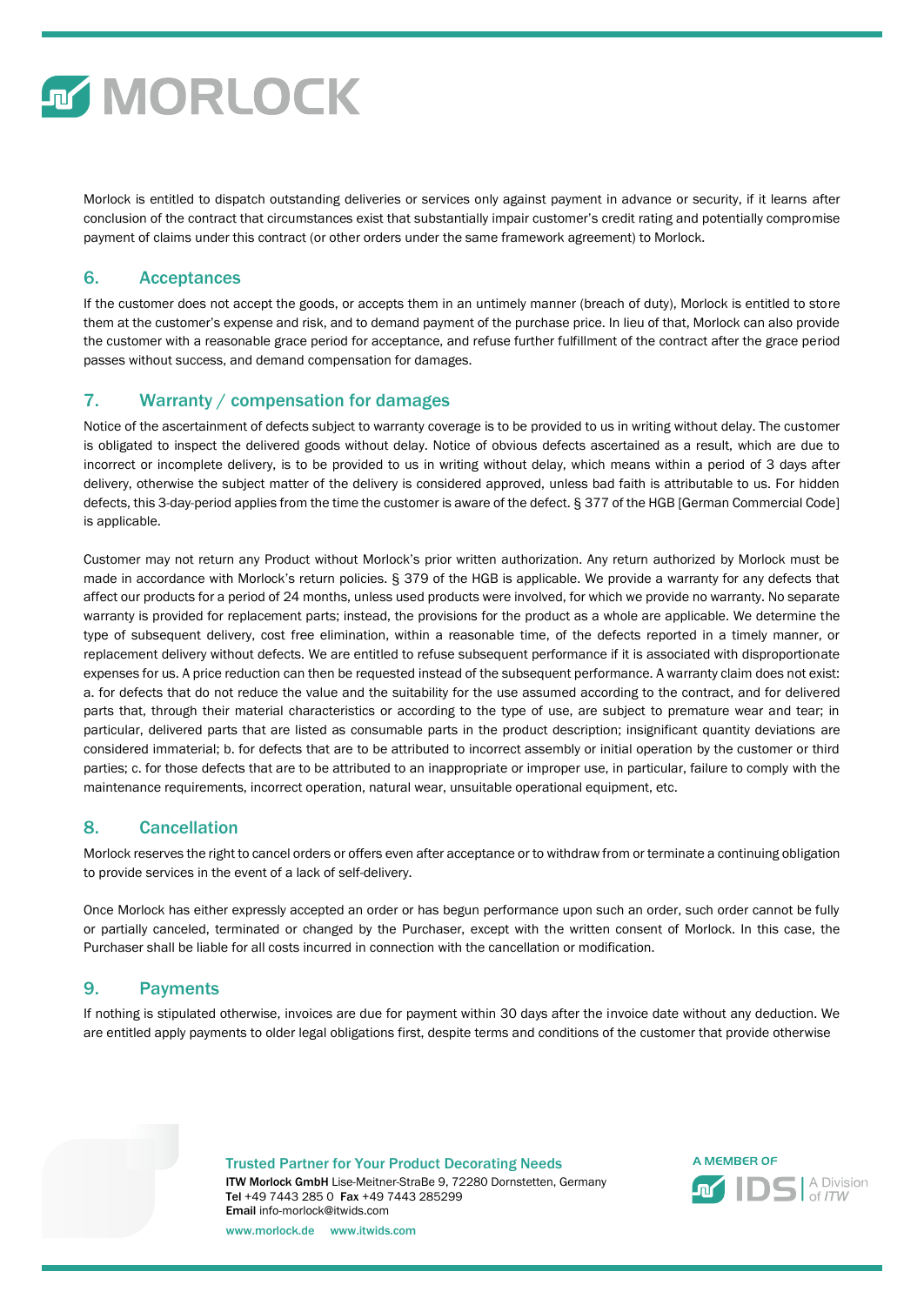# **MORLOCK**

#### 10. Retention of title, domestic and overseas

The delivered goods remain the property of Morlock until they are paid for completely. In the context of the ordinary course of business, the customer may use or process the goods in which the supplier has reserved ownership, unless he is in default in payment or has discontinued payment. In the case of processing, it is hereby stipulated that the supplier is entitled to a coownership share of the new goods created as a result of the agreement, which corresponds to the value of the goods in which an ownership interest is retained in comparison to the value of the other processed objects. The customer will safeguard the new objects created as a result of the processing for the supplier. The same applies if the customer mixed, blends or joins the goods in which the supplier has retained ownership. The customer may not hypothecate the goods to third parties, or transfer them as collateral, and this applies with respect to a garnishment lien as well. If certain measures are required for deliveries overseas in the country of import for the validity of the specified retention of tile or Morlock's other rights identified there, then the customer is required to point them out to the supplier, and to initiate and carry out such measures at its own expense. If the law of the country of import does not authorize a retention of title, and if the option exists to reserve suitable security interests in the subject matter of the delivery, then the origination of such rights is hereby considered stipulated. To the extent that collateral of value equivalent to the claims of the Morlock company against the customer is not obtained by doing so, or cannot be obtained by doing so, the customer is obligated to procure collateral of value equivalent to the delivered goods or other security. In such a case, Morlock is also entitled to demand payment in advance of the entire purchase price prior to the start of production.

#### 11. Liability

Liability is excluded for losses that are not the result of the subject matter of delivery itself, regardless of the legal rationale. However, the exclusion of liability does not apply for intent or gross negligence, for culpable injury to life, limb or health, for defects that have been fraudulently concealed, for the provision of a guarantee or acceptance a procurement risk, for the breach of material contractual obligations, or for defects in the subject matter of delivery, to the extent that liability exists according to the Products Liability Law for personal injury or property damage to privately used objects. For culpable breach of material contractual obligations, the claim for compensation for damages for simple negligence is limited to the reasonably foreseeable losses that are typical for the contract. For the breach of associated contractual obligations, such as obligations to provide information and advice, for example, the numbers specified above apply analogously. To the extent that the customer is entitled to claims, they are time-barred within 12 months.

#### 12. Tooling/Molds/Dies

All material, equipment, facilities and special tooling (including tools, jigs, dies, fixtures, molds, patterns, special taps, special gauges, special test equipment and manufacturing aids and replacements thereof) used in the manufacture of the Products will remain the property of Morlock. Any material, tooling or equipment furnished to Morlock by customer will remain the property of customer with title to and right of possession remaining in customer.

#### 13. Intellectual Property

All drawings, know-how, designs, specifications, inventions, devices, developments, processes, copyrights and other information or intellectual property disclosed or otherwise provided to customer by Morlock and all rights therein (collectively, "Intellectual Property") will remain the property of Morlock and will be kept confidential by customer in accordance with these Terms. Customer has no claim to, nor ownership interest in, any Intellectual Property, and such information, in whatever form and any copies thereof, shall be promptly returned to Morlock upon request from Morlock. Customer acknowledges that no license or rights of any sort are granted to customer hereunder in respect of any Intellectual Property, other than the limited right to use Morlock's Products or receive the Services purchased from Morlock.

#### 14. Confidential Information

All information furnished or made available by Morlock to customer in connection with the subject matter hereof shall be held in confidence by customer. Customer agrees not to use, or disclose to others, such information without Morlock's prior written

#### Trusted Partner for Your Product Decorating Needs

ITW Morlock GmbH Lise-Meitner-StraBe 9, 72280 Dornstetten, Germany Tel +49 7443 285 0 Fax +49 7443 285299 Email info-morlock@itwids.com www.morlock.de www.itwids.com